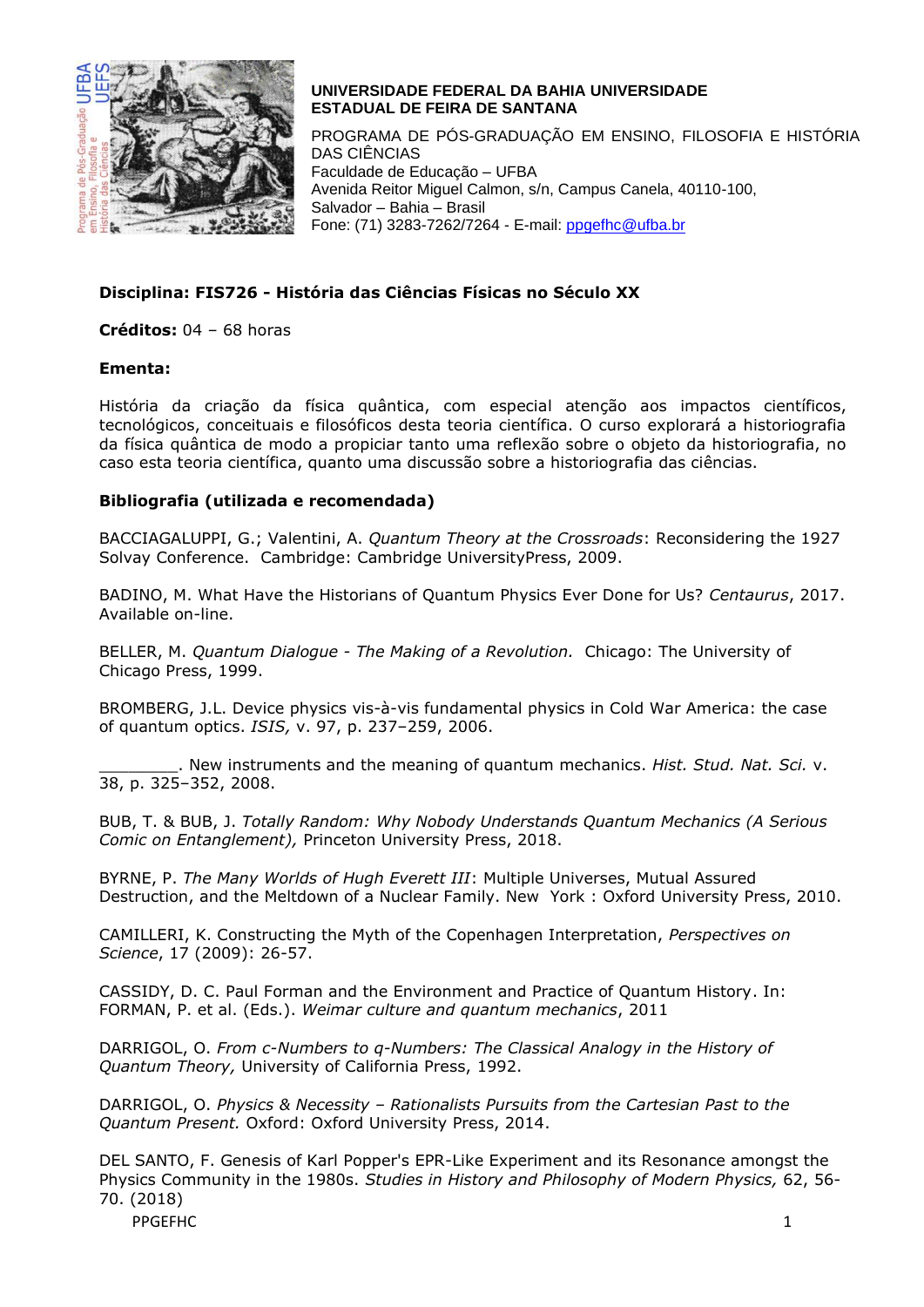

### **UNIVERSIDADE FEDERAL DA BAHIA UNIVERSIDADE ESTADUAL DE FEIRA DE SANTANA**

PROGRAMA DE PÓS-GRADUAÇÃO EM ENSINO, FILOSOFIA E HISTÓRIA DAS CIÊNCIAS Faculdade de Educação – UFBA Avenida Reitor Miguel Calmon, s/n, Campus Canela, 40110-100, Salvador – Bahia – Brasil Fone: (71) 3283-7262/7264 - E-mail: [ppgefhc@ufba.br](mailto:ppgefhc@ufba.br)

DEL SANTO, F. Karl Popper's forgotten role in the quantum debate at the edge between philosophy and physics in 1950s and 1960s. *Studies in History and Philosophy of Modern Physics*, 67, 78-88. (2019)

DUNCAN, A. & JANSSEN, M. *Constructing Quantum Mechanics, Volume 1: The Scaffold: 1900- 1923*, Oxford University Press, 2019.

FORMAN, P. Weimar culture, causality, and quantum theory, 1918–1927: adaptation by German physicists and mathematicians to a hostile intellectual environment, *Hist. Stud. Phys. Sci.* n. 3, p.1–115, [1971]. Reimpresso em FORMAN, P. et al. (Eds.). Weimar culture and quantum mechanics, 2011. [Tradução português em CHFC da Unicamp]

FORMAN, P. et al. (Eds.). *Weimar culture and quantum mechanics:* Selected papers by Paul Forman and contemporary perspectives on the Forman thesis. London: Imperial College Press & World Scientific, 2011.

FREIRE JUNIOR, O.; PESSOA JR, O.; e BROMBERG, J. L. (eds). *Teoria quântica: estudos históricos e implicações culturais*, Campina Grande & São Paulo: EDUEPB e Livraria da Física, 2010. Disponível na integralidade no Scielo Books: http://books.scielo.org/id/xwhf5

FREIRE JUNIOR, O. *The Quantum Dissidents – Rebuilding the Foundations of Quantum Mechanics 1950-1990*. Berlin: Springer, 2015.

FREIRE JUNIOR, O. *David Bohm: A life dedicated to understanding the quantum world.* Springer Nature, Switzerland (2019).

FREIRE JUNIOR, O (ed.). *Oxford Handbook of the History of Quantum Interpretations,* 2022, forthcoming.

GALISON, P; WARWICK, A. Introduction: cultures of theory. *Studies in History and Philosophy of Modern Physics*, v. 29, n. 3, p. 287–294, 1998.

GILDER, L. *The Age of Entanglement – When Quantum Physics Was Reborn.* New York: Knopf, 2008.

GREENBERGER, D.; HENTSCHEL, K.; WEINERT, F. *Compendium of Quantum Physics - Concepts, Experiments, History and Philosophy.* Berlin: Springer, 2009.

HARTZ, T.; FREIRE JÚNIOR, O. Uses and appropriations of Niels Bohr's ideas about quantum field measurement (1930-1965). *Scientia Danica*, p. 397-418, 2015. (Series M – Mathematica et Physica, vol. I).

HARVEY, B. The effects of social context on the process of scientific investigation: experimental tests of quantum mechanics. In: KNORR, K.D.; KROHN, R.; WHITLEY, R. (Eds.). *The Social Process of Scientific Investigation.*Dordrecht: D. Reidel, 1980. p. 139–163.

\_\_\_\_\_\_\_\_. Plausibility and the evaluation of knowledge: a case-study of experimental quantum mechanics. *Soc. Stud. Sci*., v. 11, p. 95–130, 1981.